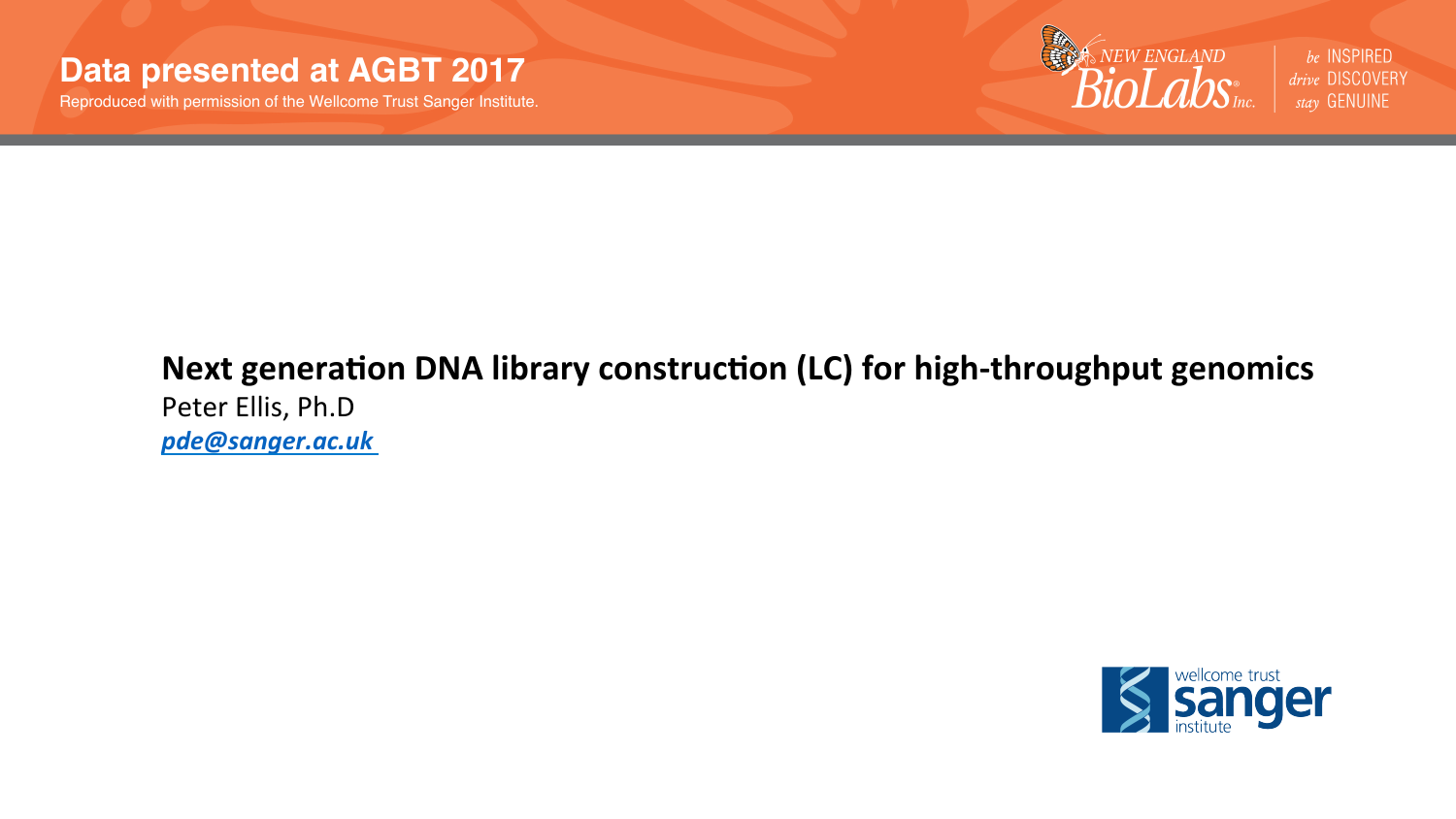## **ULTRA II FS produced 10-15x more DNA library compared with other methods**



DNA library yields with different LC workflows

Human genomic DNA was subjected to DNA library construction using an existing DNA library construction workflow (CURRENT), NEB Ultra II or NEB Ultra II FS. Input for CURRENT and NEB ULTRA II was mechanically-sheared DNA. Input for NEB ULTRA II FS was intact genomic DNA. Adapter-ligated libraries were amplified by PCR (4-12 cycles), purified and quantitated using the Agilent Bioanalyzer platform. Values obtained were used to normalise DNA library yield from 12 cycles of PCR.

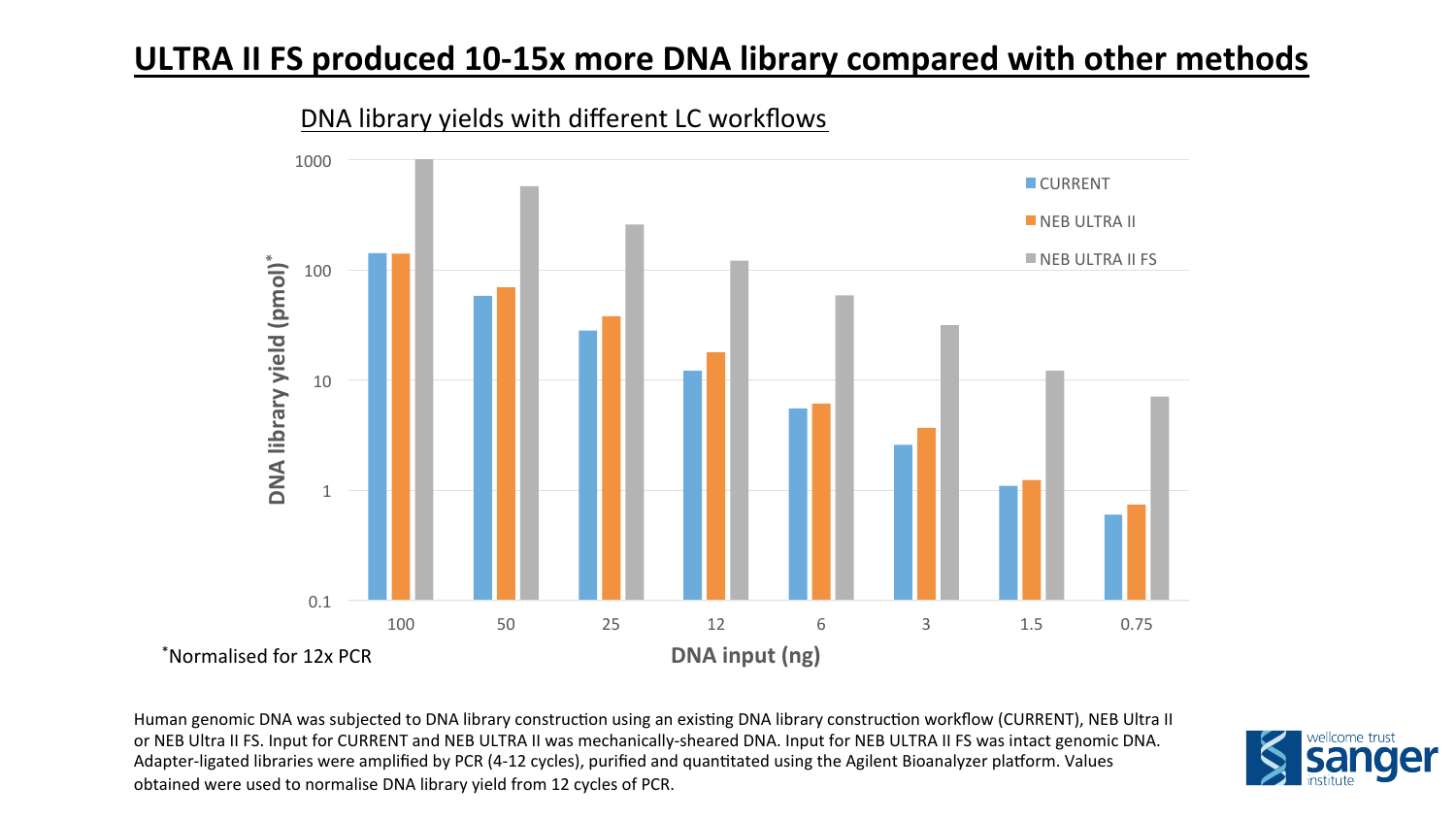## **ULTRA II FS dramatically reduced DNA input required for high Q exome data**



DNA libraries prepared using different DNA inputs and LC methods were subjected to exome enrichment using the SureSelect platform (Exome v5; Agilent Technologies). Captured libraries were subjected to 75 base PE sequencing using the HiSeq 2500 platform (v4 chemistry; Illumina). Data were normalised to approximately 50 million reads per sample prior to analysis.

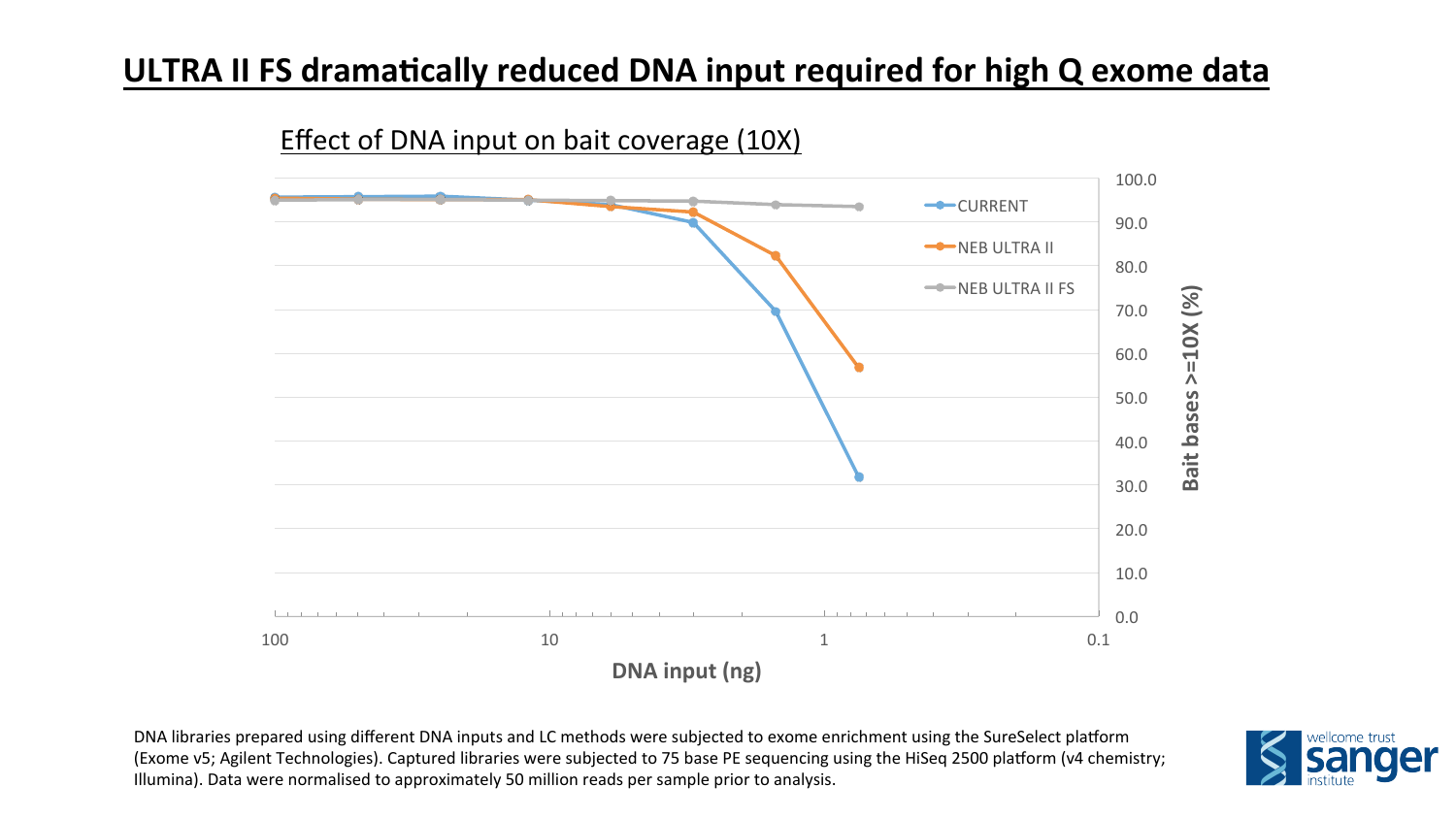#### **Effect of DNA input on duplicate rates**



DNA libraries prepared using different DNA inputs and LC methods were subjected to exome enrichment using the SureSelect platform (Exome v5; Agilent Technologies). Captured libraries were subjected to 75 base PE sequencing using the HiSeq 2500 platform (v4 chemistry; Illumina). Data were normalised to approximately 50 million reads per sample prior to analysis.

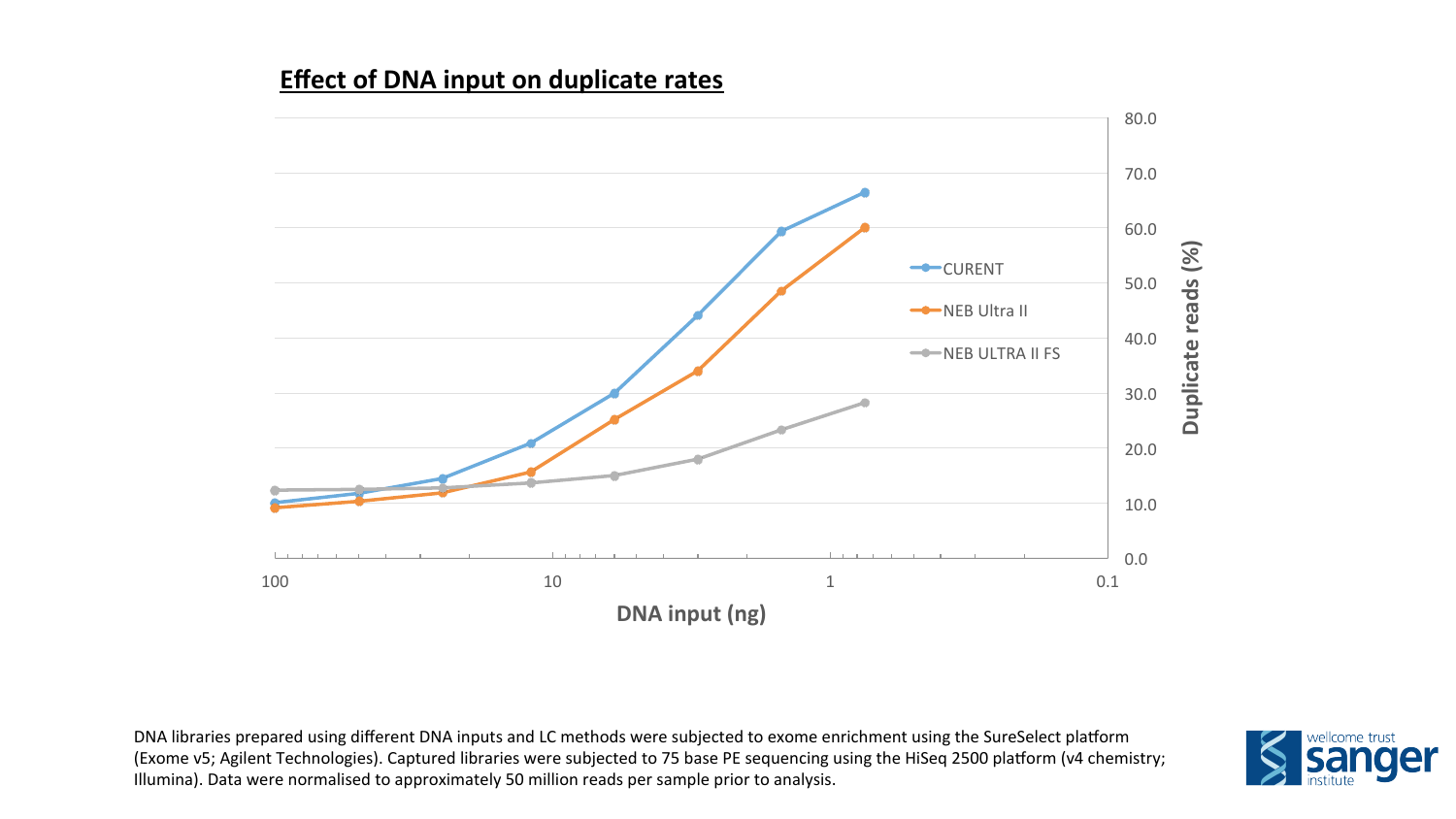## **ULTRA II FS dramatically reduced DNA input required for WTSI Cancer panel**



DNA libraries prepared using different DNA inputs and LC methods were subjected to custom target enrichment using the SureSelect platform (CGP v3; Agilent Technologies). Captured libraries were subjected to 75 base PE sequencing using the HiSeq 2500 platform (v4 chemistry; Illumina). Data were normalised to approximately 30 million reads per sample prior to analysis.

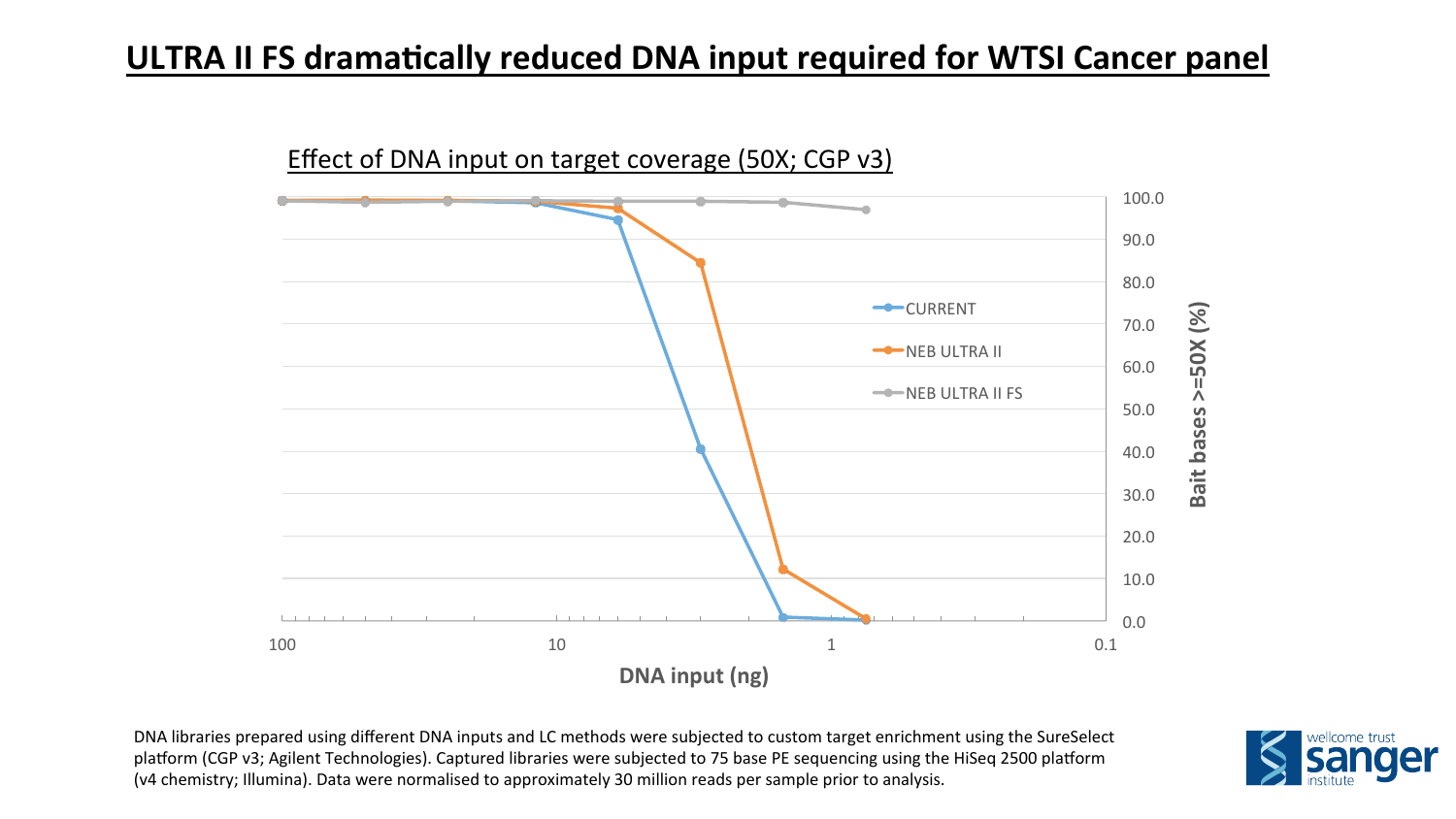

Human genomic DNA of variable input was used to establish DNA library yields using Ultra II FS (normalised for 14 cycles of PCR; see graph). This standard curve of input v. yield was used to inform on the efficiency of genomic DNA extraction from laser-captured micordissection (LCM) material and guide protocol development for steps such as tissue embedding, sectioning, staining and subsequent cell lysis and DNA extraction.